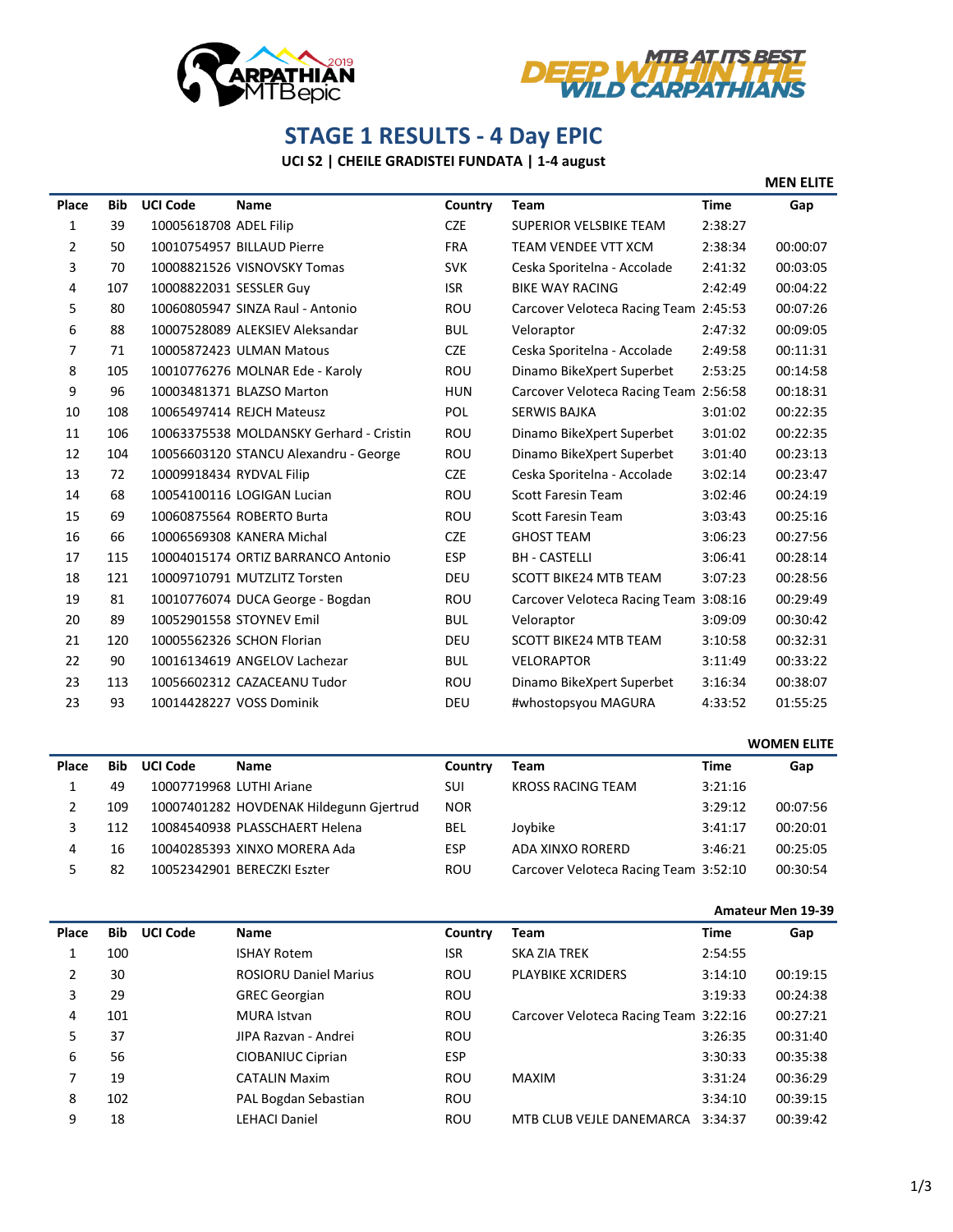



| 10         | 27             |                          | <b>MUNTEAN Paul</b>                  | ROU        | <b>VELOCITAS</b>                      | 3:39:28 | 00:44:33 |
|------------|----------------|--------------------------|--------------------------------------|------------|---------------------------------------|---------|----------|
| 11         | 23             |                          | <b>CRETU Alexandru</b>               | ROU        |                                       | 3:41:02 | 00:46:07 |
| 12         | 55             |                          | <b>MIRCIOI Cristian</b>              | ROU        | MAUS BIKE TIBISCUS TEAM               | 3:41:06 | 00:46:11 |
| 13         | 8              |                          | <b>SIMION Sabin</b>                  | ROU        | <b>HPM</b>                            | 3:43:25 | 00:48:30 |
| 14         | 22             |                          | <b>AASA Martin</b>                   | <b>SWE</b> | Lulu Terrung cyklister                | 3:44:45 | 00:49:50 |
| 15         | 117            | 10088909473 JANATA Boris |                                      | <b>SVK</b> | BIKE ARENA ZLATNICKA DOLINA 3:45:23   |         | 00:50:28 |
| 16         | 21             |                          | PATRICHE Mihai                       | ROU        | <b>EVERGREEN BIKING TEAM</b>          | 3:46:00 | 00:51:05 |
| 17         | 111            |                          | CATOIU Andrei                        | ROU        |                                       | 3:48:05 | 00:53:10 |
| 18         | 110            |                          | <b>TORRES VILLALON Pedro</b>         | <b>ESP</b> |                                       | 3:48:51 | 00:53:56 |
| 19         | 114            |                          | PASTUSIAK Marcin                     | <b>POL</b> |                                       | 3:49:50 | 00:54:55 |
| 20         | 34             |                          | <b>WALLYN Bert</b>                   | <b>BEL</b> |                                       | 3:49:58 | 00:55:03 |
| 21         | 52             |                          | <b>NEAGA Lucian</b>                  | ROU        | <b>VELOX CYCLING TEAM</b>             | 3:50:03 | 00:55:08 |
| 22         | 103            |                          | 10056596652 SPRINCEANA Catalin       | ROU        | Dinamo BikeXpert Superbet             | 3:50:34 | 00:55:39 |
| 23         | 85             |                          | 10096265410 TAPASZTO Zsolt           | ROU        | Carcover Veloteca Racing Team 3:52:15 |         | 00:57:20 |
| 24         | 44             |                          | <b>VALENTIN lancu</b>                | ROU        | <b>BIKEXPERT RACING TEAM</b>          | 3:52:37 | 00:57:42 |
| 25         | 98             |                          | <b>PAKULA Piotr</b>                  | POL        |                                       | 3:53:33 | 00:58:38 |
| 26         | 31             |                          | <b>TEBEICA Tiberiu</b>               | ROU        | Dinamo BikeXpert Superbet             | 3:55:47 | 01:00:52 |
| 27         | 97             |                          | <b>LENZ Michal</b>                   | POL        | <b>GOOD RIDE</b>                      | 3:58:28 | 01:03:33 |
| 28         | 65             |                          | <b>KLAKURKA Vaclav</b>               | <b>CZE</b> | AD TEAM                               | 4:03:30 | 01:08:35 |
| 29         | $\overline{7}$ |                          | <b>COLIBAN Andrei</b>                | ROU        |                                       | 4:07:25 | 01:12:30 |
| 30         | 26             |                          | <b>NAGY Tiberiu</b>                  | ROU        | <b>VELOCITAS</b>                      | 4:10:49 | 01:15:54 |
| 31         | 57             |                          | LAZAR Mihai                          | ROU        |                                       | 4:14:30 | 01:19:35 |
| 32         | 24             |                          | <b>BURCA Cristian</b>                | ROU        | <b>VELOCITAS</b>                      | 4:18:58 | 01:24:03 |
| 33         | 75             |                          | KOVALEVSKIY Vladimir                 | <b>RUS</b> |                                       | 4:28:12 | 01:33:17 |
| 34         | 10             |                          | PASCU Andrei                         | ROU        |                                       | 4:31:29 | 01:36:34 |
| 35         | 35             |                          | SZANTAI VECSERA Balint               | <b>HUN</b> |                                       | 4:32:33 | 01:37:38 |
| 36         | 116            |                          | <b>GROSARU Victor</b>                | ROU        | <b>XC RIDERS</b>                      | 4:33:32 | 01:38:37 |
| 37         | 73             |                          | <b>KOZAK David</b>                   | CZE        | AD TEAM                               | 4:36:07 | 01:41:12 |
| 38         | 25             |                          | JURA Mihai - Andrei                  | ROU        | <b>ACS VELOCITAS</b>                  | 4:41:26 | 01:46:31 |
| 39         | 11             |                          | ROBU Andrei                          | ROU        |                                       | 4:49:05 | 01:54:10 |
| 40         | 6              |                          | LUPICA Razvan                        | ROU        |                                       | 5:08:00 | 02:13:05 |
| 41         | 5              |                          | <b>GAVRILA Doru</b>                  | ROU        |                                       | 5:09:44 | 02:14:49 |
| 42         | 36             |                          | <b>ZOLTAN Fogarasi</b>               | ROU        | <b>GARAGE RACING</b>                  | 5:22:32 | 02:27:37 |
| 43         | 38             |                          | MIRCEA Mihai                         | ROU        | <b>CS GRATZU</b>                      | 5:24:27 | 02:29:32 |
| 44         | 43             |                          | FORD Jeffrey                         | ROU        |                                       | 5:52:53 | 02:57:58 |
| 45         | 9              |                          | CONSTANTINESCU George - Cristiar ROU |            |                                       | 6:16:28 | 03:21:33 |
| 46         | 46             |                          | SHORT John                           | <b>GBR</b> |                                       | 6:22:33 | 03:27:38 |
| 47         | 60             |                          | <b>OLARU Mircea</b>                  | ROU        |                                       | 6:39:45 | 03:44:50 |
| <b>DNS</b> | $\overline{2}$ |                          | <b>DRAGAN Oliver</b>                 | ROU        | <b>EXPLORER BIKE TEAM</b>             |         |          |
|            |                |                          |                                      |            |                                       |         |          |

| ıntrv | Team           | Time    | Gap                         |
|-------|----------------|---------|-----------------------------|
|       | <b>TORTOUR</b> | 2:58:24 |                             |
|       |                | .       | $\sim$ $\sim$ $\sim$ $\sim$ |

**Amateur Men 40-49**

| Place | <b>Bib</b> | <b>UCI Code</b> | <b>Name</b>           | Country    | Team                           | Time    | Gap      |
|-------|------------|-----------------|-----------------------|------------|--------------------------------|---------|----------|
|       | 63         |                 | <b>ELMIGER Martin</b> | SUI        | <b>TORTOUR</b>                 | 2:58:24 |          |
|       | 54         | N-0290          | <b>IONASCU Marius</b> | ROU        | <b>MAUS BIKE TIBISCUS TEAM</b> | 3:16:00 | 00:17:36 |
|       | 12         |                 | JIDOVU Cristian       | ROU        | <b>CS TIBISCUS</b>             | 3:20:58 | 00:22:34 |
| 4     | 94         |                 | <b>DANNER Roland</b>  | DEU        | #whostopsyou MAGURA            | 3:25:20 | 00:26:56 |
|       | 77         |                 | <b>MARTIN Rytir</b>   | <b>CZE</b> | AD TEAM                        | 3:25:23 | 00:26:59 |
| 6     | 92         |                 | <b>RUSEV Kalin</b>    | <b>BUL</b> | Veloraptor                     | 3:37:10 | 00:38:46 |
|       |            |                 |                       |            |                                |         |          |